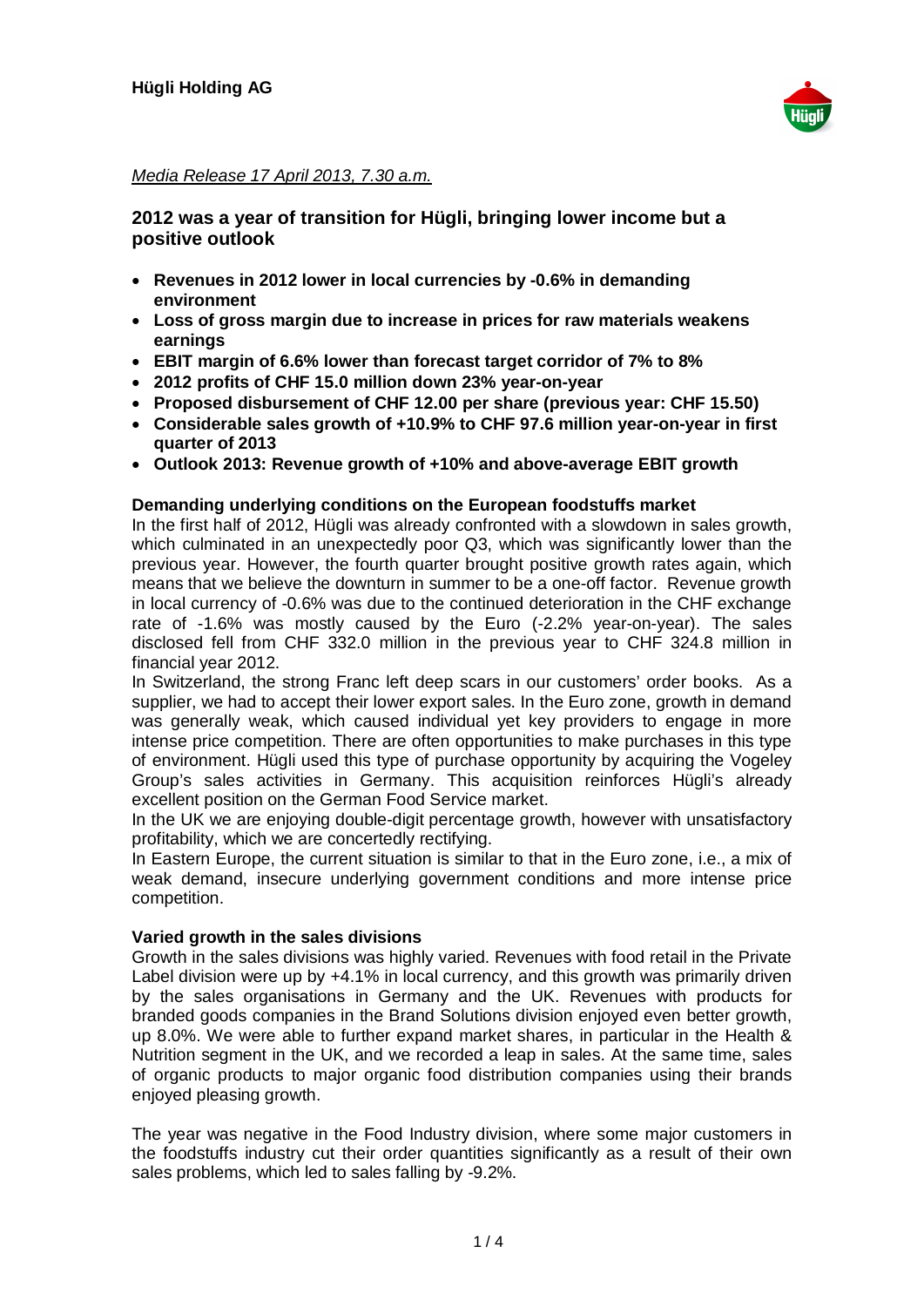

The Consumer Brands division also lost -2.0% of its sales, and was impacted by the slumping natural food store market. On the other hand, the organic brands that we have successfully launched ("Natur Compagnie" and "Erntesegen") have continued their successful on-track growth that they have been enjoying for several years.

The Food Service division, which operates in eight countries, suffered a downturn in sales in local currency of -2.8%. The slump in sales had a particularly major impact in Italy as a result of the reorganisation of the sales structure. In addition, the changed underlying government conditions for institutional out-of-home catering (including school catering) in Eastern Europe also slowed further growth for the time being. The three largest sales countries, Germany, Switzerland and Austria have succeeded in recording slight growth on the whole despite a downturn in the markets for catering and the hotel sector.

#### **Earnings depressed by increases in prices for raw materials**

Germany is the largest segment and recorded slight sales growth in local currency of +1.0% (previous year: +1.2%). This reflects the continued demanding economic environment in the foodstuffs industry and the general cool-down on the markets. The EBIT margin fell from 10.6% in the previous year to 8.5%. This was primarily depressed by increases in the prices for raw materials, which we were only partially able to pass on as a result of the intense price competition.

In the country segment for Switzerland/Rest of Western Europe, where sales were down in local currency by -2.8%, in particular the massive slump in revenues in Italy depressed figures, whereas the UK once again recorded strong revenue growth. Switzerland suffered from the strong Franc, which impacted both exporting industrial customers as well as gastronomy in tourist regions. EBIT margin fell in all countries, mostly due to the lower gross margin, and totalled 5.0% on the whole, compared to 8.3% in the previous year.

The Eastern Europe segment suffered lower sales in the second half of the year as a result of the removal of major private label orders, which means that sales were -1.2% lower over the year as a whole. However, the EBIT margin increased from -0.2% to 2.9% as a result of excellent cost management. This is the first step on the path to constant profitability increases.

## **Downturn in operating results and profits**

The Hügli Group's operating result (EBIT) fell in 2012 by -24.3% to CHF 21.5 million. More than half of this downturn in EBIT was due to the loss of gross margins, and also to the downturn in sales and negative exchange rate differences. This was the case although it was possible to further reduce personnel and other operating expenses in fiscal year 2012 as a result of consistent cost management.

The downturn in the EBIT margin to 6.6% is clearly lower than expectations and also lower than the long-term average of 8.0% recorded in the last ten years.

Consolidated profits fell correspondingly by -22.9% to CHF 15.0 million, which corresponds to a profit margin of 4.6%.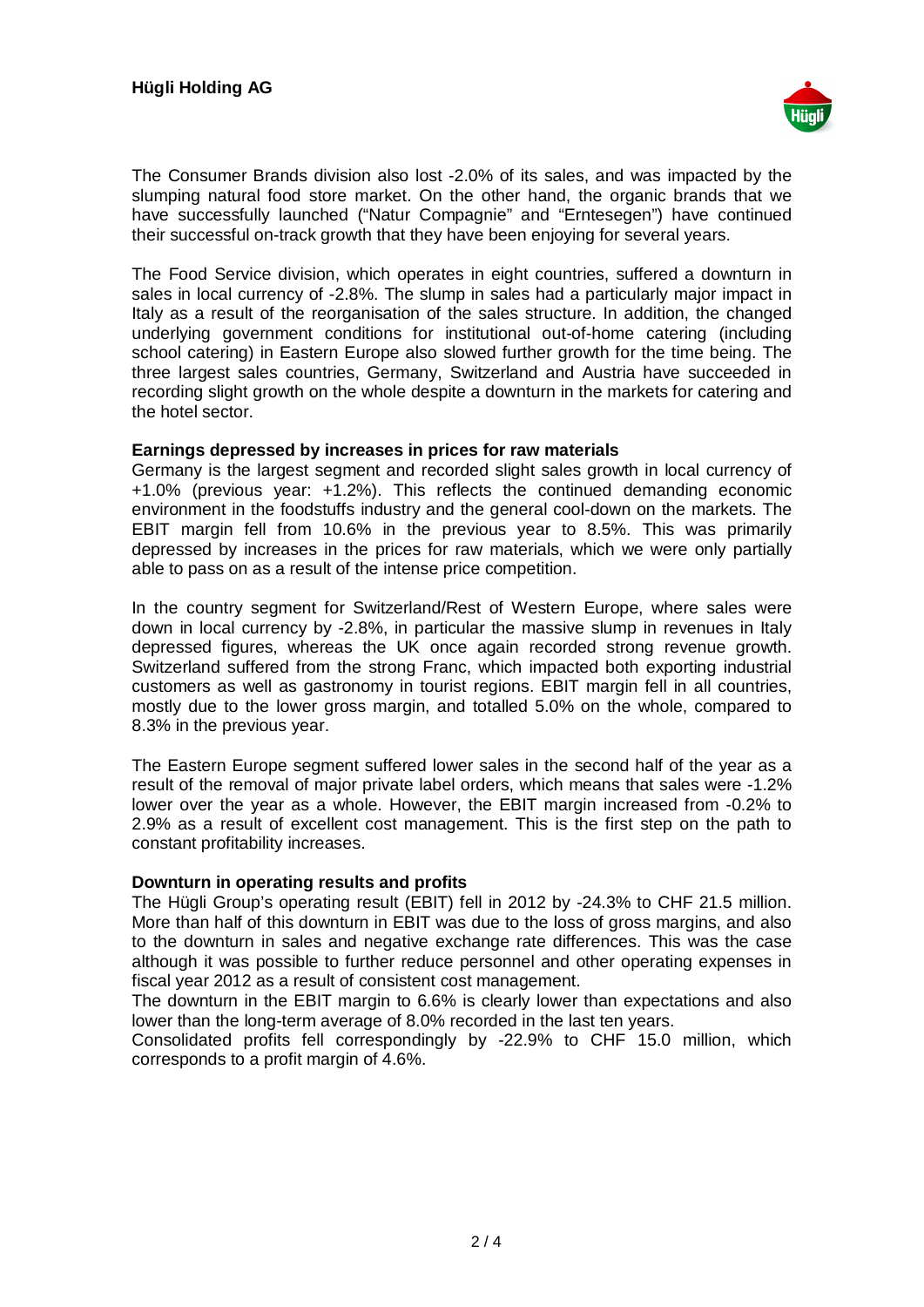

## **Continued solid financial ratios despite acquisition**

Hügli acquired intangible assets on 1 January 2013 – namely brand rights, recipes and the sales operations of the Vogeley Group in Germany. Net debt increased from CHF 69.9 million in the previous year to CHF 86.8 million. Equity increased by CHF 5.8 million to CHF 125.5 million; however, the equity ratio fell as a result of the shift on the balance sheet from 50.5% in the previous year to a still very solid 48.0%. The temporary slight deterioration in financial indicators will improve again substantially in 2013 as a result of the forecast excellent cash flow situation.

#### **Lower dividends**

The Board of Directors is proposing a dividend of CHF 12.00 (previous year: CHF 15.50) to the General Meeting on 15 May 2013. This corresponds to a disbursement ratio of 38%. This disbursement rate, which is in excess of the long-term corridor of 25% to 30%, shows Hügli's confidence that it will be able to reinforce its earnings strength again in the coming years.

#### **Outlook 2013:**

#### **Revenue growth of +10% and above-average EBIT growth**

The first quarter 2013 with an organic growth of -0.2% was in line with forecast. Benefiting from a positive currency effect of +1.1%, total sales increased by +10.9% from CHF 88.0 million to 97.6 million. The Brand Solutions division again developed dynamically (organic increase +7.7%). At the same time, the Private Label (+1.0%) and Consumer Brands (+6.7%) divisions also recorded organic growth. The Food Industry division's key account business was further depressed (-8.7%). Nevertheless, it is expected to return to a growth path in the course of this year. Due to fewer sales days in Q1, the Food Service division fell year-on-year as expected (organic growth -3.4%). Including the acquisition, however, it grew by +20.7% in CHF.

Hügli enjoys an excellent position to avail of all of the opportunities that present themselves and to record profitable growth. This is the case even though the underlying economic conditions continue to be very demanding and the increasing savings efforts in European countries are also impacting our sales markets.

For 2013 as a whole, we are forecasting sales to grow by around +10% in total. Prices for raw materials have stabilised at a high level, and this fact, coupled with further advances in process optimisation and tight cost management form additional foundations to increase our earnings strength and to increase EBIT by a substantially above-average amount compared to sales.